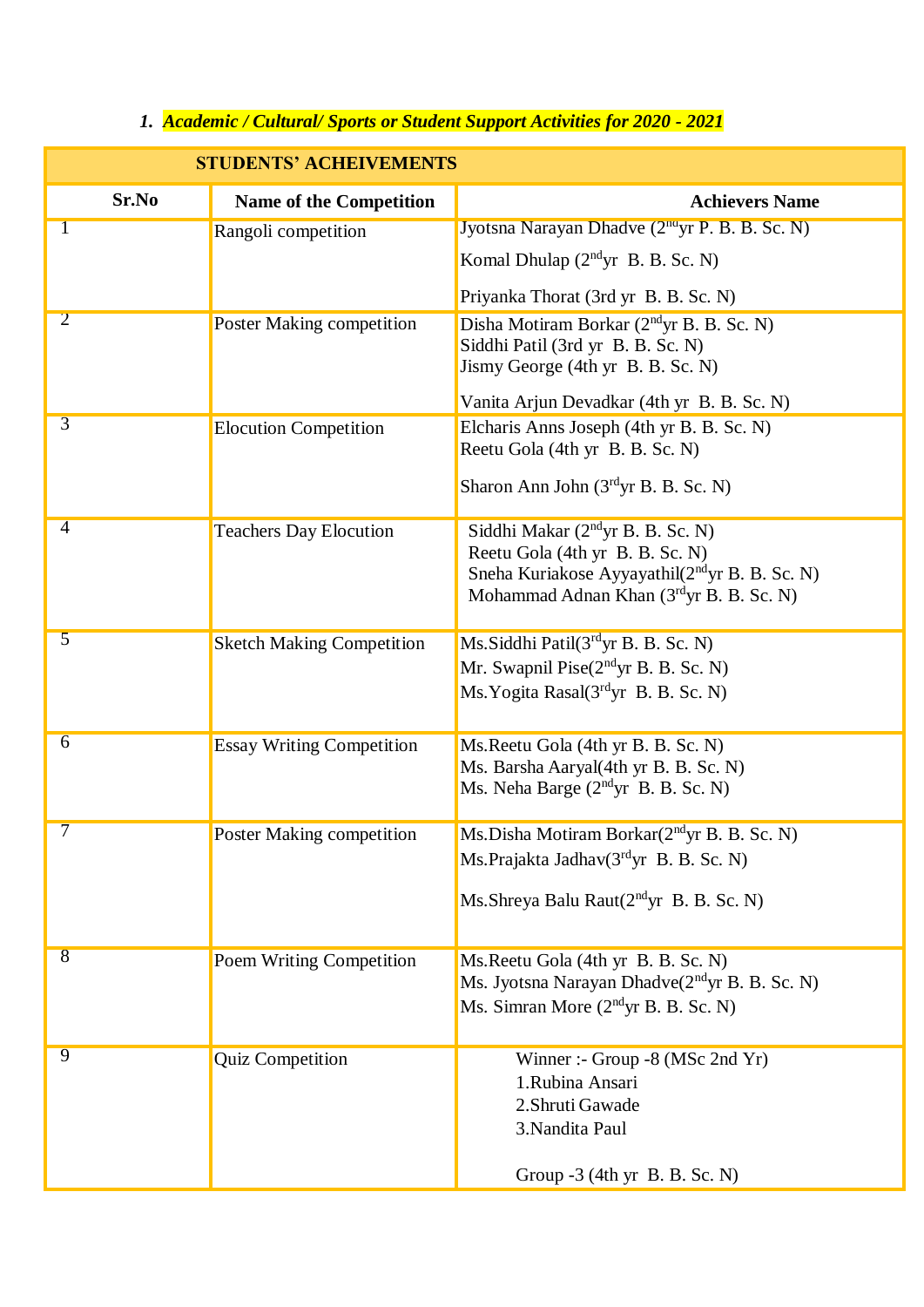|                 |                                                                                                                                                                                                                                                                                                                                      | 1. Neelam Rani Maharathi<br>2. Jismy George<br>3. Nimmy Rachel Johnson<br>Group $-2$ (3 <sup>rd</sup> yr B. B. Sc. N)<br>1. Mariyam Beig<br>2. Mohammad Adnan Khan<br>3. Prabhjot Kaur                             |
|-----------------|--------------------------------------------------------------------------------------------------------------------------------------------------------------------------------------------------------------------------------------------------------------------------------------------------------------------------------------|--------------------------------------------------------------------------------------------------------------------------------------------------------------------------------------------------------------------|
| 10              | <b>Best Out Of Waste Competition</b><br>(30th October 2020)                                                                                                                                                                                                                                                                          | 1st Prize :- Sneha M Shajan(3rdyr B. B. Sc. N)<br>2nd Prize:- Sharon Ann John (3rdyr B. B. Sc. N)<br>3rd Prize:-Steffy Stanley (2nd Year BSc Nursing)                                                              |
| $\overline{11}$ | November 2020)                                                                                                                                                                                                                                                                                                                       | Card Making Competition (12th 1st Prize:- Neha Shalkar (1st Year Bsc Nursing-New)<br>2nd Prize:-Steffy Stanley (2nd Year Bsc Nursing)<br>3rd Prize:-Ancy Cherian and Shivani Shukla (1st Year BSc)<br>Nursing-New) |
| 12              | National Level: The Nurse Talk Ms. Elcharis Joseph<br>show<br>Debate Can Robots replace<br>nurses                                                                                                                                                                                                                                    |                                                                                                                                                                                                                    |
| 13              | $\downarrow$ online training module on<br>Dynamic lung and<br>ventilation status<br>panels, Adaptive Support<br>Ventilation $2nd$ edition on<br>24 <sup>th</sup> April 2021 with<br>certificates.<br>online training course on<br>ACLS on $25th$ April 2021<br>with certificate which was<br>arranged by medtigo Health<br>Education | Ms Roshini Gupta                                                                                                                                                                                                   |
| 14              | Skit presented by student nurses III Year Basic B.Sc Nursing<br>on COVID - 19 Pandemic:<br>Nursing Perspectives : Local to<br>Global                                                                                                                                                                                                 |                                                                                                                                                                                                                    |
| 15              | <b>TNAI State level Competition</b><br>winners<br>Painting competition<br><b>Essay Competition</b>                                                                                                                                                                                                                                   | Prajakta Jadhav<br>$3rd$ yr B. BSc. nursing<br>Nimmy Jhonson<br>$4th$ yr B. BSc. nursing                                                                                                                           |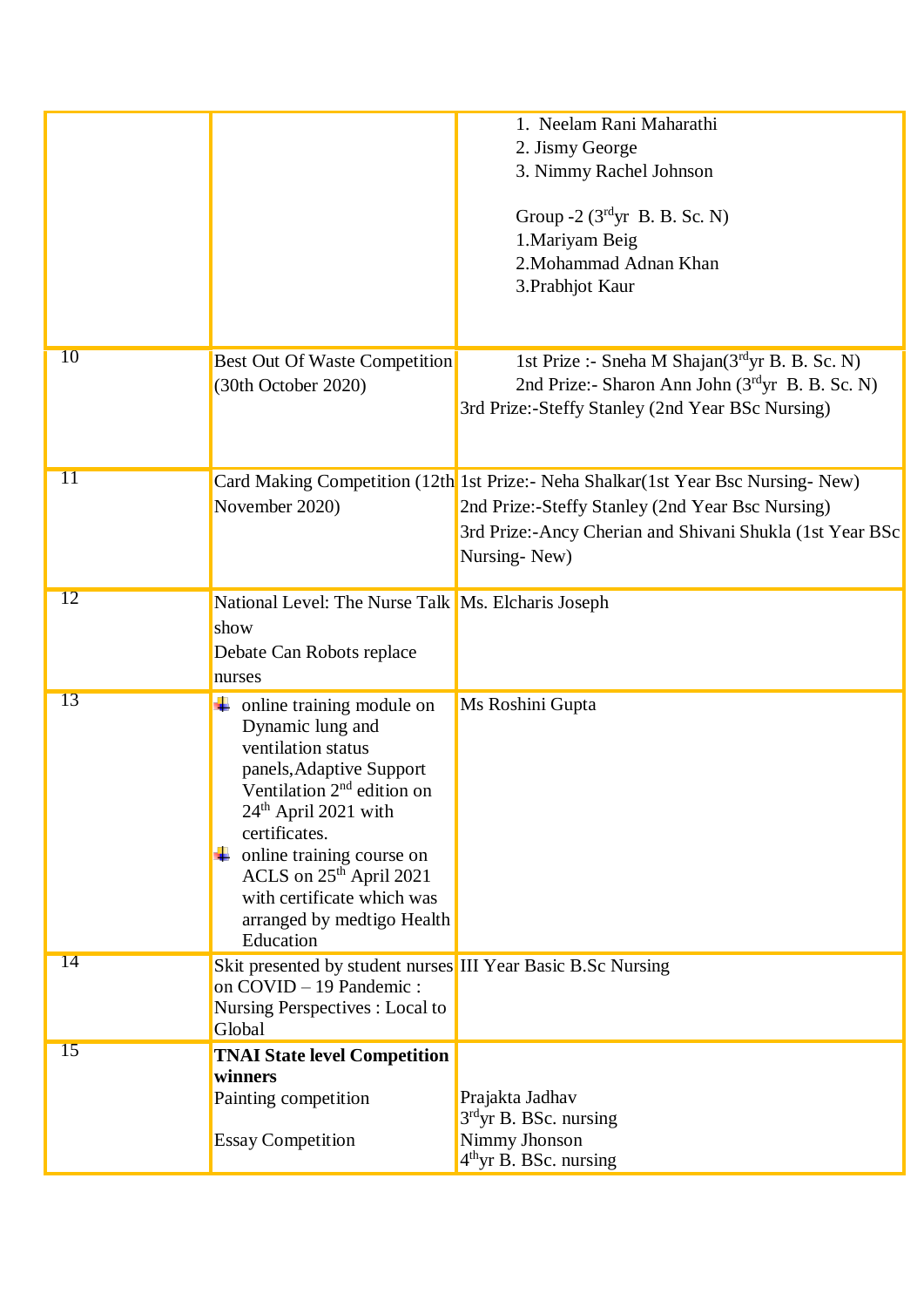|           | Concept mapping                                            | Disha Borker<br>$2nd$ yr B. B Sc. nursing                                     |
|-----------|------------------------------------------------------------|-------------------------------------------------------------------------------|
|           | Photography                                                | Mrunmayi Ambre                                                                |
|           |                                                            | 2 <sup>nd</sup> yr B. BSc. nursing                                            |
|           | Monoacting                                                 | Anita Aldar                                                                   |
|           | Dance                                                      | $4th$ yr B. BSc. nursing<br>Rutuja kuchekar                                   |
|           |                                                            | $3rd$ yr B. BSc. nursing                                                      |
|           | Case study                                                 | Asna George                                                                   |
|           |                                                            | 3rdyr B. BSc. Nursing                                                         |
| 16        | Concept mapping $-$                                        | Miss. Sharon Ann John                                                         |
|           | <b>Intercollegiate competition</b>                         | Miss. Asna George                                                             |
|           |                                                            | Miss. Shweta Awhad                                                            |
| 17        |                                                            | (3rd Year B. B. Sc. Nursing)                                                  |
|           | <b>National level: The Nurse Talk</b>                      | Ms Manisha k (Nursing teacher Erode Tamil Nadu                                |
|           | Show                                                       | Founder)<br>Ms. Prajakta Mokal( 2 <sup>nd</sup> yr GNM Student )              |
|           | Debate- can robots replace<br>nurses                       | Ms. Elcharis Joseph(DYPUSON 4th yr B.B. Sc N student)                         |
|           |                                                            | Ms. Yangchen Dolma(Opthalmology nurse)                                        |
| 18        | Simulation procedures                                      | 3rd Year B. B. Sc. Nursing                                                    |
|           |                                                            |                                                                               |
| 19        | Exhibition on balanced diet                                | 4th yr B.B. Sc N student $\&$                                                 |
| <b>20</b> | -Role play on personal hygiene                             | $1st$ yrM.Sc N                                                                |
|           | Talent corner in Nurses Talk                               | -2 <sup>ND</sup> Year Basic BSc Nursing students.                             |
|           | show                                                       | -Ms. Jismy George and Nimmy Rachel from 4th year Basic<br><b>BSc Nursing.</b> |
|           |                                                            |                                                                               |
| 21        | Completed online training                                  | Ms Roshni Gupta 4 <sup>th</sup> year Basic BSc Nursing student                |
|           | module on Lung ventilation,                                |                                                                               |
|           | natural and mechanical with                                |                                                                               |
|           | certificate.                                               |                                                                               |
| <b>22</b> |                                                            |                                                                               |
|           | Completed online training                                  | Ms. Neelamrani Maharathi 4 <sup>th</sup> year Basic BSc Nursing               |
|           | module on Lung ventilation,<br>natural and mechanical with | student                                                                       |
|           | certificate                                                |                                                                               |
| 23        | Completed online training                                  | Ms. Anandi Chauhan 4th year Basic BSc Nursing student                         |
|           | module on ventilator system                                |                                                                               |
|           | concept with certificate.                                  |                                                                               |
|           |                                                            |                                                                               |
| 24        | Completed online training                                  | Ms Shweta Thakur 4th year Basic BSc Nursing student                           |
|           | module on Lung ventilation,                                |                                                                               |
|           | natural and mechanical with                                |                                                                               |
|           | certificate.                                               |                                                                               |
| 25        | Completed online course on                                 | 43 students of 3rd year Basic BSc Nursing                                     |
|           | ACLS and BLS.                                              |                                                                               |
|           |                                                            |                                                                               |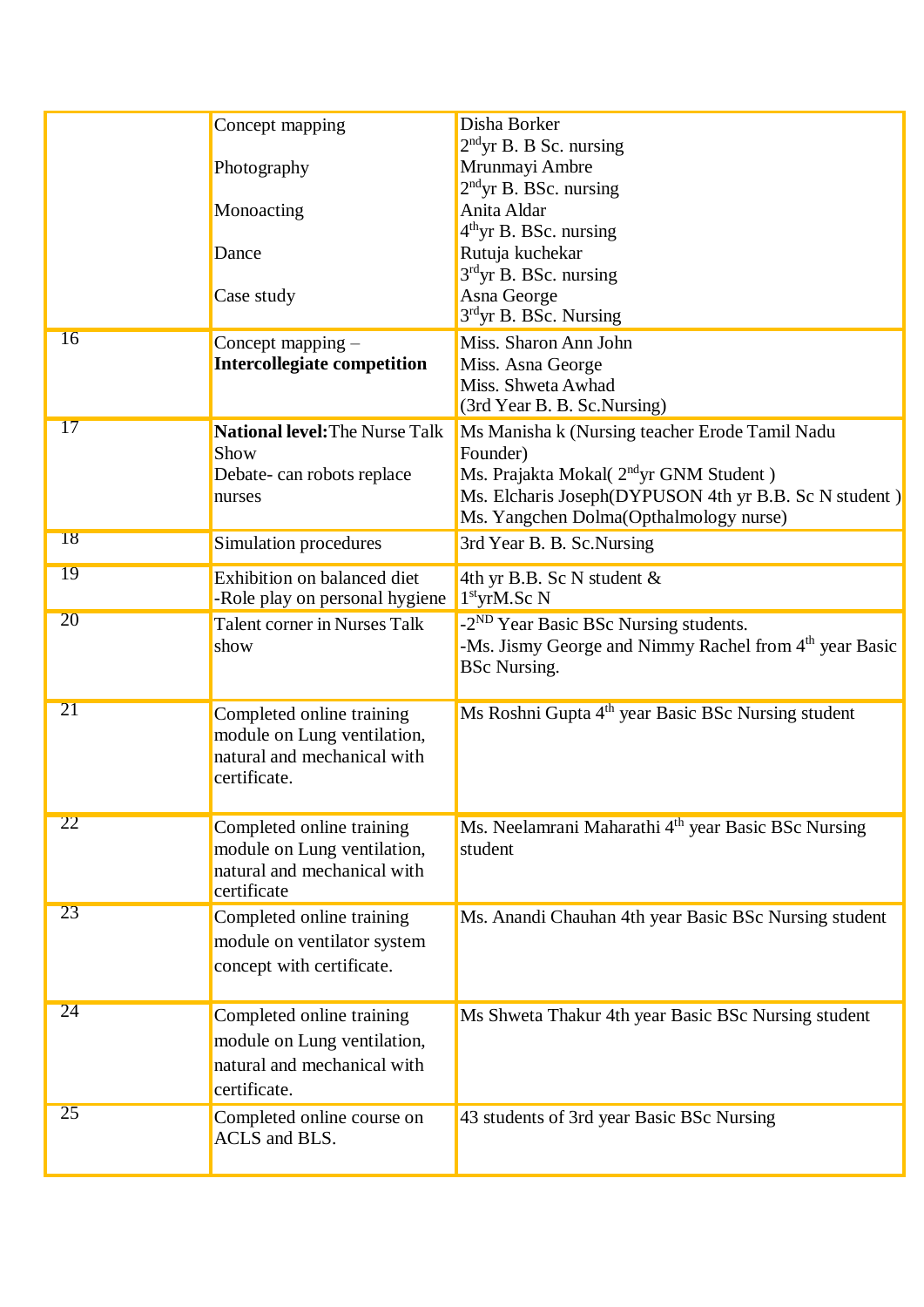| 26              | Completed online training<br>module on Ventilation modes<br>ABC.                                                                  | Ms Roshni Gupta, 4 <sup>th</sup> year Basic BSc Nursing                                    |
|-----------------|-----------------------------------------------------------------------------------------------------------------------------------|--------------------------------------------------------------------------------------------|
| 27              | Completed online training<br>module on Lung ventilation,<br>natural and mechanical.                                               | Ms. Tejal Nikam, 4 <sup>th</sup> year Basic BSc Nursing                                    |
| 28              | completed online training<br>module on ventilator system<br>concept.                                                              | Ms Supriya Shinde, 4 <sup>th</sup> year Basic BSc Nursing                                  |
| 29              | <b>Nurses Talk Show</b>                                                                                                           | Ms. Jismy George and Nimmy Rachel, 4 <sup>th</sup> year Basic BSc<br><b>Nursing</b>        |
| 30              | Completed the two day digital<br>certificate program on The<br>international Nursing Diabetes<br>and Endocrine Conference         | Ms. Rubina Riyaz Ansari, Ms. Nandita Paul and Ms Shruti<br>Madhukar, 2nd year M.Sc Nursing |
| 31              | Completed online training<br>module on Basic operation of<br>Intelligent-ASV for<br>HAMILTON-C6 ventilator<br>certificate program | Ms. Roshni Gupta, 4 <sup>th</sup> year Basic BSc Nursing                                   |
| $\overline{32}$ | Completed online training<br>module on Ventilator System<br>Concept certificate program.                                          | Ms. Snehal Mhatre, 4 <sup>th</sup> year Basic BSc Nursing                                  |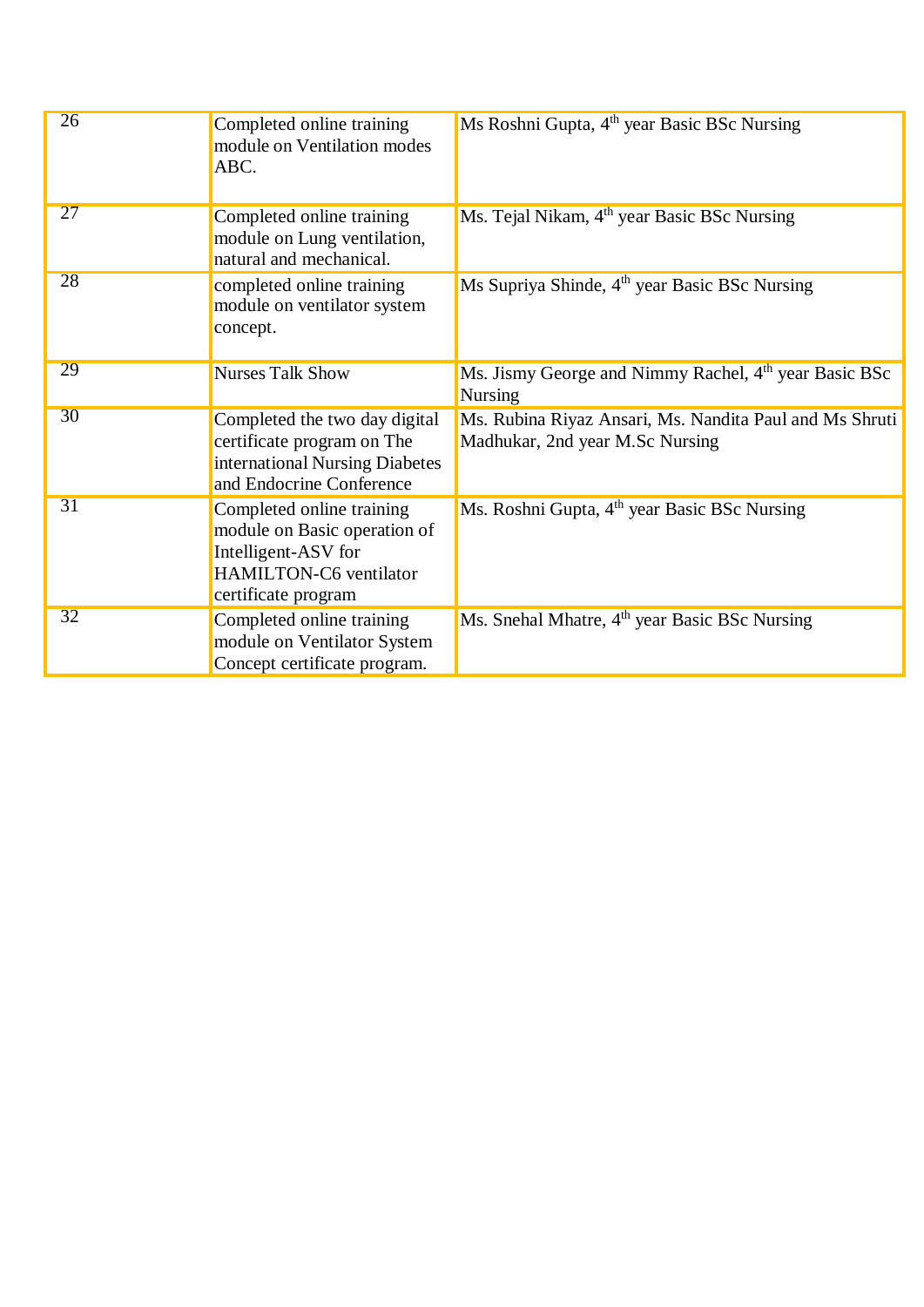| S. No          | Name of the Sport                       | <b>Acheiver's List</b>                                                                                                                                                                                                                                                                                                                      |
|----------------|-----------------------------------------|---------------------------------------------------------------------------------------------------------------------------------------------------------------------------------------------------------------------------------------------------------------------------------------------------------------------------------------------|
| $\mathbf{1}$   | <b>Bucket Ball</b>                      | Utkarsh Kulkarni<br>(1st Year Basic B.Sc Nursing)                                                                                                                                                                                                                                                                                           |
| $\overline{2}$ | <b>Badminton</b><br>Winner:- (4th Year) | Nimmy Rachel<br>Jossy Jose<br>(4 <sup>th</sup> Year Basic B.Sc Nursing)                                                                                                                                                                                                                                                                     |
| 3              | Carrom                                  | <b>MsHritikaSonawane</b><br>$(4th Year Basic B.Sc Nursing)$                                                                                                                                                                                                                                                                                 |
| $\overline{4}$ | Ludo                                    | Karishma Sharma (3 <sup>rd</sup> Year Basic B.Sc Nursing)                                                                                                                                                                                                                                                                                   |
| 5              | <b>Chess</b><br>Winner:-                | MrYuvraj (2 <sup>nd</sup> Year Basic B.Sc Nursing)                                                                                                                                                                                                                                                                                          |
| 6              | <b>Target Game</b>                      | Manish (4 <sup>th</sup> Year Basic B.Sc Nursing)                                                                                                                                                                                                                                                                                            |
| $\overline{7}$ | <b>Running (Girls)</b>                  | Keran Ann Mary Biju (4 <sup>th</sup> Year Basic B.Sc Nursing)                                                                                                                                                                                                                                                                               |
| 8              | Running (Boys)                          | Abhishek Andhare(3rdYear Basic B.Sc Nursing)                                                                                                                                                                                                                                                                                                |
| 9              | Kho-Kho                                 | Shweta Ratnakar Thakur, ElcharisAnns Joseph, Mayuri<br>Ravindra Kakade,<br>Tejal Tulshidas Nikam, Anita Rama Aldar, Lalita<br>Shashikant Gawari, Pragati Dattatray Yele, Smita<br>Subhash Tulaskar, Shivani Vasant Shelke, Sheetal<br>Prakash Yadav, Sonali Shyam Boritkar, Sapna Ashok<br>Patil) (4 <sup>th</sup> Year Basic B.Sc Nursing) |
| 10             | Kabbadi                                 | Priyanka Paul, Pratiksha Pandurang Pawar, Kunjal<br>Prafull Minmine, Pragati Pralhad Patil, Sayali Sanjay<br>Dhanawade, Sheetal Rajesh Yadav, Mayuri Sanjay<br>Soyam, Mrunmayi Eknath Ambre, Shruti Singh<br>$(2nd Year Basic B.Sc Nursing)$                                                                                                |
| 11             | Cricket                                 | Manish Chandrakant Jadhav, Avinash Shankar<br>Gaikwad, Himesh Anand Patil, Lalita Shashikant<br>Gawari, Hritika Vijay Sonawane, Pragati Dattatray<br>Yele, Shweta Ratnakar Thakur, Jossy Jose)<br>(4 <sup>th</sup> Year Basic B.Sc Nursing)                                                                                                 |
| 12             | Relay                                   | Keran Ann Mary Biju, Shivani Shukla Tanvi Patil,<br>Harshala Gurav)<br>Tejal Tulshidas Nikam, Shweta Ratnakar Thakur,<br>Elcharis Anns Joseph, Reshma Madhukar Bhingardive                                                                                                                                                                  |